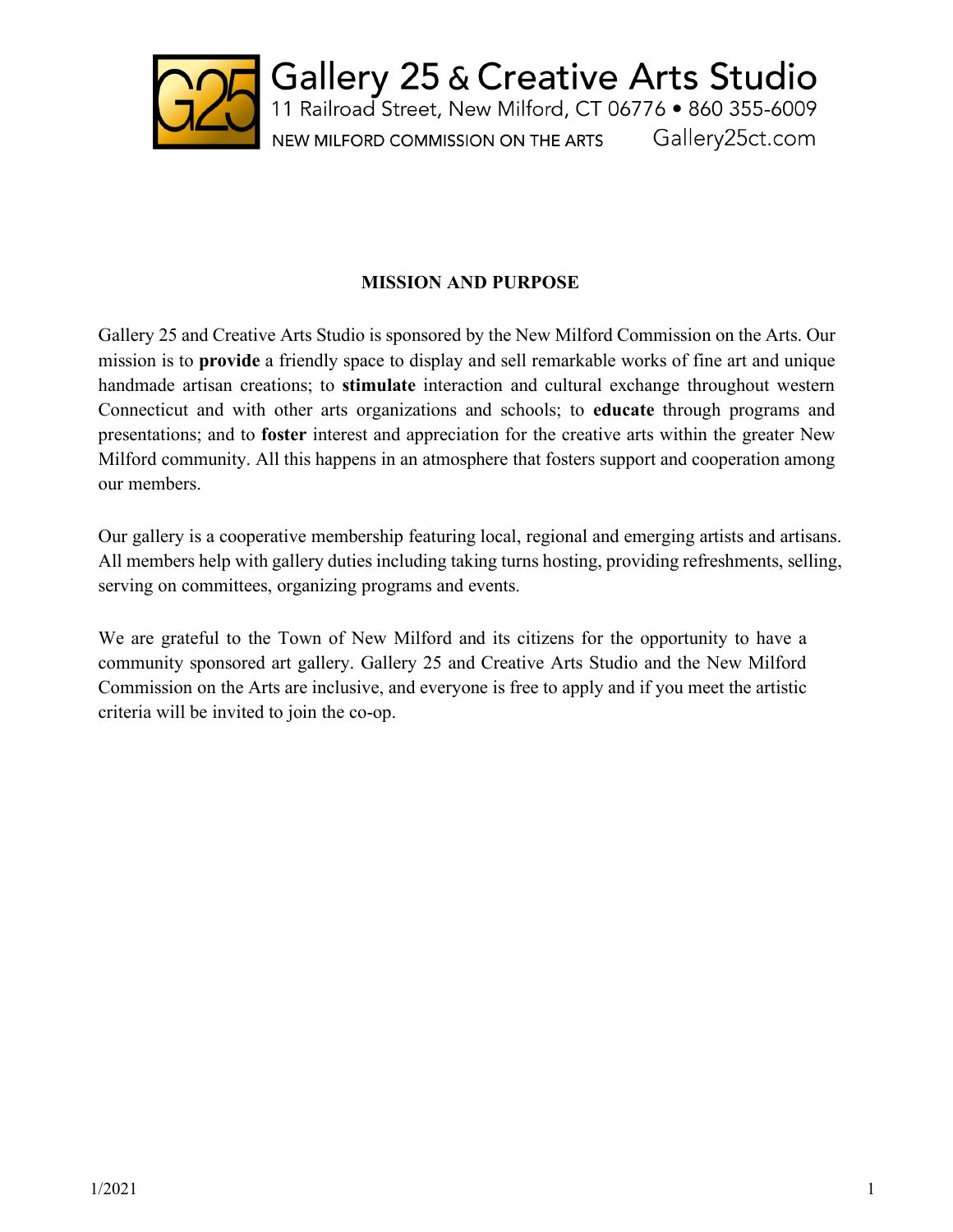

### **MEMBERSHIP APPLICATION INFORMATION**

An artist interested in becoming a member of Gallery 25 will be required to submit the following:

- 1. An ARTIST MEMBER form (see attachment)
- 2. Five digital images representing the works you wish to exhibit  $(8'' \times 10'' \omega, 72 \text{dpi})$
- 3. A biography/resume indicating your art background
- 4. An "Artist's Statement" about what your work means to you

## **Please submit all items at the same time. Paper forms may be dropped off in the gallery. Digital images may be emailed to gallery25newmilfordct@gmail.com**

Gallery 25's membership committee will review the submission when all the paperwork is complete. At that point, an interview may be scheduled during which each applicant will be asked to present to the interview committee examples (several) of completed work that is gallery ready, and which represents the pieces the applicant is planning to exhibit and sell in the gallery.

If accepted, applicants will be asked to sign an Artist Commitment Agreement, submit a W-9, pay a non-refundable fee of **\$100.00**. Each member is expected to sign up for a minimum of 10 hours per month (maximum hours per month may vary to ensure all Gallery hours are staffed). The gallery is for-profit. We collect and report CT Sales Tax. The Gallery has a CT Sales Tax number; therefore, you do need your own number to exhibit with us.

Criteria for Acceptance:

- 1. The quality and originality of the artwork, and that the artist is actively practicing and producing art. Please do not show artwork produced in a class or under supervision of another artist or artwork done collaboratively. Other than greeting cards, we do not show offset or commercially produced artwork.
- 2. All artist-members also help to perform tasks that keep the gallery functioning efficiently and professionally. These tasks include serving on committees, helping to promote the gallery and **attendance at monthly meetings (at least 9 out of 12; for any voting if there is a quorum**,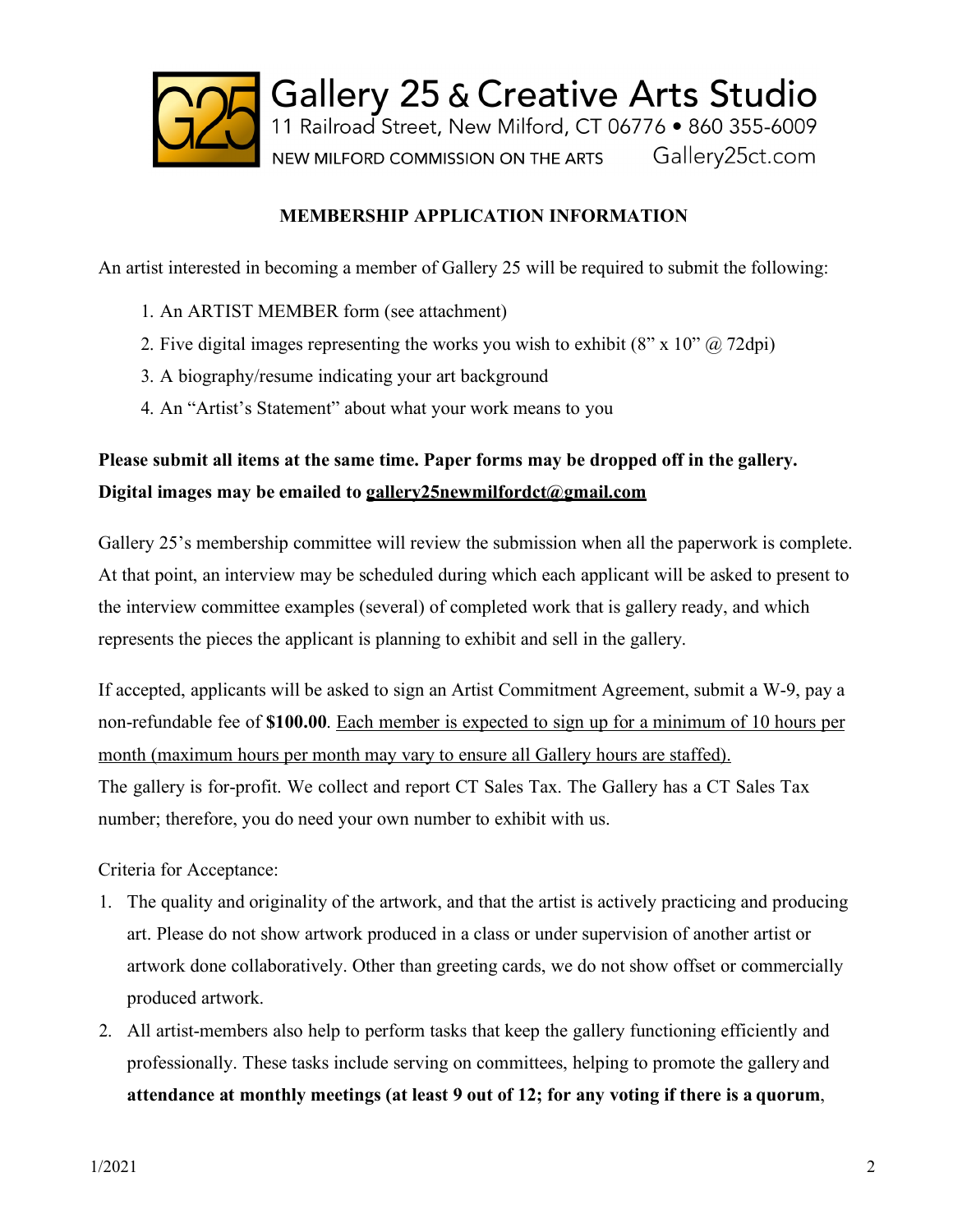

Gallery 25 & Creative Arts Studio<br>11 Railroad Street, New Milford, CT 06776 • 860 355-6009 NEW MILFORD COMMISSION ON THE ARTS Gallery25ct.com

(continued from page 2)

# **your vote counts with the majority if you are absent). As a Gallery 25 member it is your responsibility to read emails from the Board and be aware of what is happening.**

- 3. All artist-members work as salespeople and hosts in the gallery.
- 4. Payment of annual fee (**\$100.00**) due at Fiscal Year. We currently collect **20%** commission on sales from artist- members (subject to change).
- 5. Our membership is capped at 25 artists. If your work is not accepted, we encourage you to reapply.
- 6. Uniquely enhanced, "limited edition" fine art photography will be considered.
- 7. Gallery 25 is an all fine art gallery; therefore, we do not accept items in the crafts genre, but rather high end artisan art work.